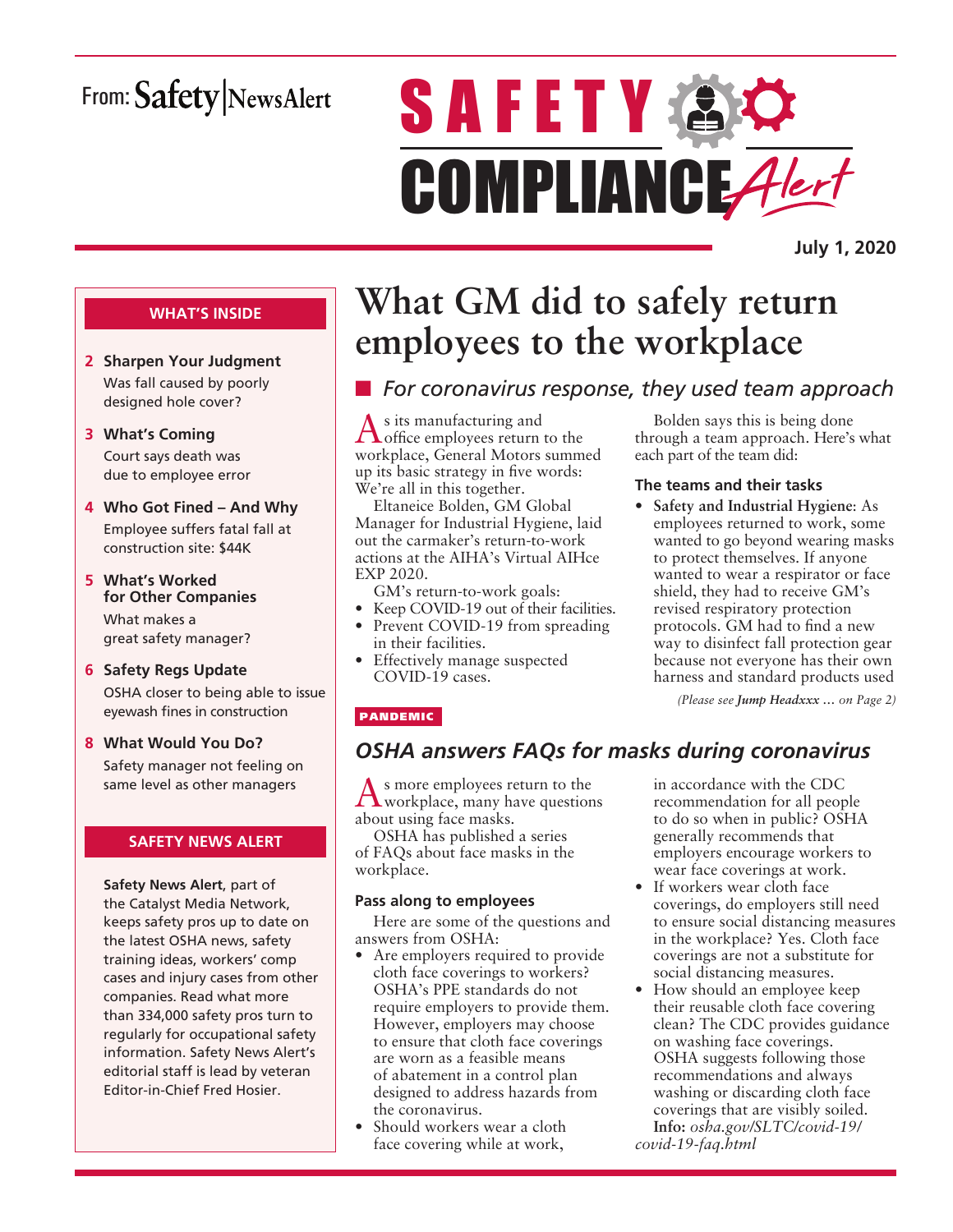#### SAFETY PROFESSION

## **AIHA rebrands at start of virtual event**

The American Industrial Hygiene Association unveiled its new brand today at the start of the Virtual AIHce EXP 2020.

The organization says the new brand reflects its diverse membership and looks toward the future of the profession.

"AIHA" is now the new name of the occupational safety group, with its main slogan, "Healthier Workplaces. A Healthier World."

#### **Health and safety science**

AIHA says it's repositioning itself as the professional association for occupational health and safety science professionals, rather than industrial hygienists.

"COVID-19 has put a spotlight on our profession and positioned many of our members front and center as experts in occupational health in their workplaces and in the forefront of the country's public eye," said AIHA President Kathleen Murphy.



**EDITOR-IN-CHIEF: FRED HOSIER** FHOSIER@PBP.COM

EDITOR: MERRIELL MOYER ASSISTANT EDITOR: LAUREN MCDERMOTT MANAGING EDITOR: RICH HENSON PRODUCTION EDITOR: JEN ERB EDITORIAL DIRECTOR: CURT BROWN

*Safety Compliance Alert* (ISSN 1077-9787), July 1, 2020, Vol. 26 No. 598, is published semimonthly except once in December (23 times a year)

This publication is designed to provide accurate and authoritative information in regard to the subject matter covered. It is sold with the understanding that the publisher is not engaged in rendering legal, accounting, or other professional services. If legal or other expert assistance is required, the services of a competent professional should be sought. — From a declaration of principles jointly adopted by a committee of the American Bar Association and a committee of publishers.

**Copyright © 2020** Safety | News Alert. Please respect our copyright: Reproduction of this material is prohibited without prior permission. All rights reserved in all countries.

AIHA also kicks off a campaign to educate employers about the value occupational health and safety scientists bring to a workplace.

AIHA will reach out to employers in the construction, chemical manufacturing and first responder industries as part of the initiative. **Info:** *aiha.org*

#### *Safely return …*

*(continued from Page 1)*

for decontamination degrade nylon.

- **Facilities**: They had to step up cleaning schedules and communicate to workers how often work stations, lunch room tables, etc. were cleaned. They had to alter conference room layouts for social distancing.
- **Engineering**: They had to develop new strategies for running HVAC.
- **Operations**: They managed people coming back. Examples: temperature taking, distributing masks (GM calculated their offices need 1.3 masks per employee per day), organizing where hand sanitizer and masks were available, and making sure the company covered employees' right-toknow about cleaning agents and disinfectants being used.
- **HR**: Knowing our headcount as employees came back.
- **Legal**: They're on-call, just in case.

#### **Everyone, from the top down**

GM provided leadership training, especially to Safety and HR, because they are the ones who are going to receive questions when workers return.

That included GM CEO Mary Barra and every corporate officer.

All employees receive a welcomeback package that contained GM's playbook for safe return and five face masks with the corporate logo.

How'd they get all this done? Bolden says the processes to do this were already in place – they just had to apply them to COVID-19. **Info:** *aihceexp.org*

*S h a r p e n y o u r j u d g m e n t*

*This feature provides a framework for decision making that helps keep you and your company out of trouble. It describes a recent legal conflict and lets you judge the outcome.*

#### **N** WAS FALL CAUSED BY POORLY **DESIGNED HOLE COVER?**

Attorney John Jenkins stepped into Safety Manager Pete Travers' office.

"Pete, do you have time to  $-$  ?" but John sneezed before he could finish, although it was contained by the surgical mask he was wearing.

He wore a look of utter disgust.

"It's OK, John, the PPE did its job and contained the hazard," Pete said laughing.

#### **'We didn't design it'**

"As I was saying," John began again, "do you have time to talk? OSHA sent us a citation."

"This isn't about the hole covers, is it?" Pete asked.

"Yes, that's exactly it," John said.

"That's ridiculous," Pete said. "It was the general contractor's design that caused the incident."

"So what happened?" John asked.

"Gary Schaeffer and another worker had to make adjustments to the hole covers the general contractor installed so we could move ahead with our work," Pete said.

"While Gary was working, the cover collapsed and he fell 20 feet – he was hurt pretty bad," Pete continued.

"We didn't have anything to do with the cover's design, you say?" asked John.

"That's right," Pete said. "The general contractor designed it, but didn't anchor it properly to the roof."

"If it wasn't our fault, then we should be able to win this," John said.

Pete's company fought the citation. Did it win?

**n** *Make your decision, then please turn to Page 6 for the ruling.*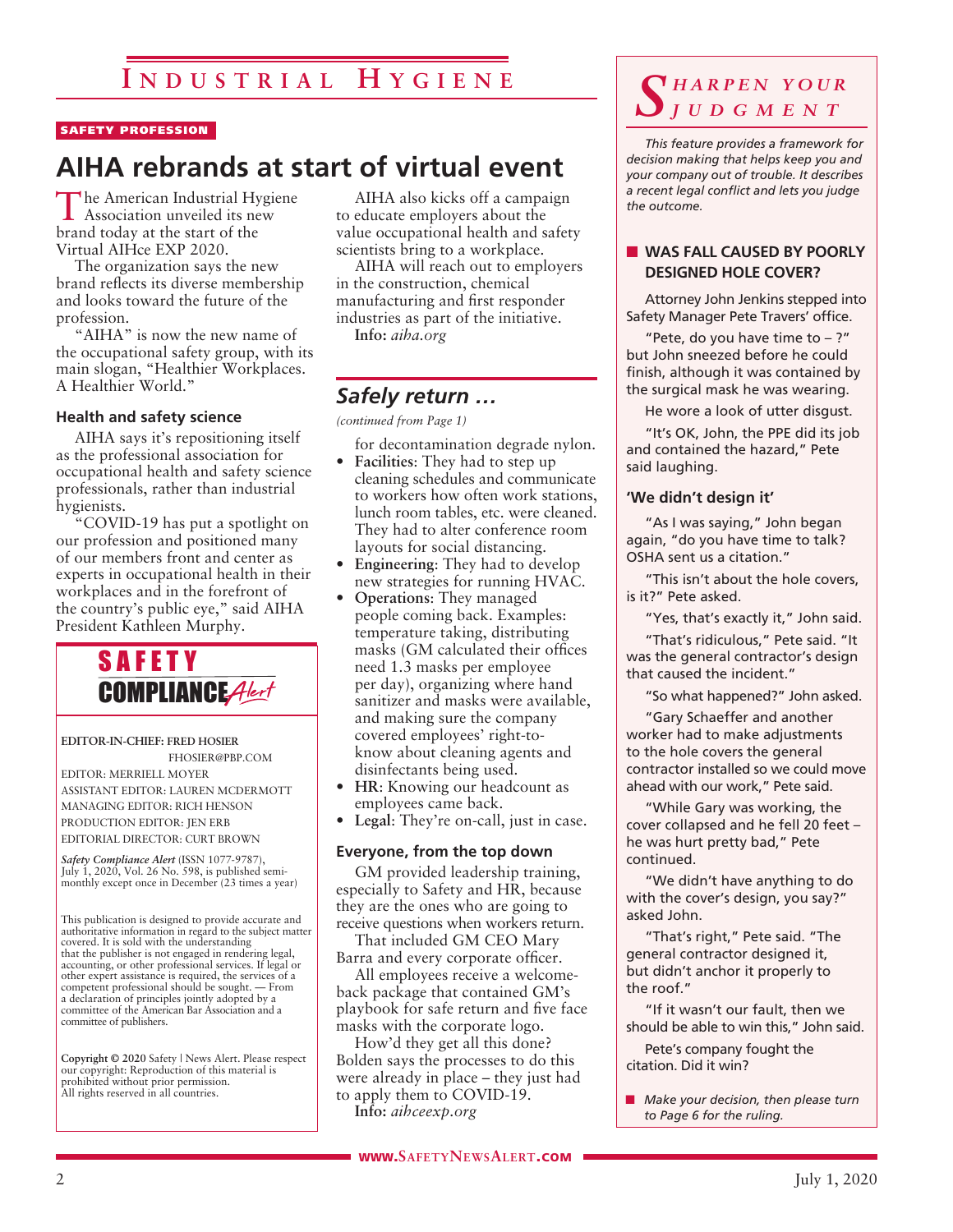## **W h a t ' s C o m i n g**

#### CRUSHING FATALITY

## **Court: Death was due to worker error**

**NORMAL HIS FAMILY CAN'T SUE BECAUSE OF** THE WORKER'S OWN NEGLIGENCE

The family of a railroad worker who was crushed to death in a train coupling incident can't move forward with its lawsuit since the worker failed to follow safety rules, an appeals court determined.

Because the worker failed to follow safety protocols for walking between rail cars and there was no evidence of liability on the part of the railroad, the family can't sue.

#### **The 3-step protection rule**

On Aug. 12, 2015, Gregory Miller was helping three other Alabama Great Southern Railroad employees couple empty rail cars at a Petal, MS, facility.

Miller used the company's "3-step protection" rule to cross between the standing rail cars to get into position for coupling the cars the crew was going to move:

- 1. Verbally request passage between cars from the engineer.
- 2. The engineer is then required to apply the train's independent brake and put the train in neutral, and verify they've done so.

3. The employee is then permitted by the engineer to go between the cars.

After the first car was successfully coupled, the engineer was told to begin a "rolling coupling" of the remaining cars by slowly shoving the train south at a slow speed, impacting and coupling each car, one right after the other, without stopping.

For reasons unknown, Miller went between two of the cars at this point and was crushed to death as the train made the shove.

#### **Worker was negligent**

Miller's family filed a negligence suit against the railroad for failing to train him and for failing to provide a safe place for him to work.

A district court dismissed the suit, finding Miller's failure to use the 3-step protection rule before going between cars was the sole cause of his death and was an unforeseeable incident.

The appeals court agreed with the lower court decision, finding there was no evidence the incident was anything but the result of Miller's own negligence.

**Info:** *tinyurl.com/RRfatal598*

#### COURT DECISION

#### *Employee can't sue supervisor for out-of-state injury*

A worker from Kansas can't move forward with a negligence suit against her former supervisor over a car crash that occurred during a business trip in Missouri since she already received workers' compensation for the incident.

The Missouri Court of Appeals found that because the worker received workers' compensation in Kansas, she was unable to file a lawsuit in Missouri, according to state law.

Tonda Hill and her supervisor, Steven Freedman, worked for the University of Kansas School of Law, and both were sent on a business trip in January 2014 to an event at a law firm in Kansas City, MO.

They were involved in a car crash

while on the trip.

Hill reported her injuries to the university and received workers' comp.

#### **Lawsuit filed in Missouri**

Hill filed a lawsuit against Freedman in Missouri, claiming discrimination based on exercising her workers' comp rights.

Freedman asked that the case be dismissed because the court didn't have jurisdiction and because Hill received workers' comp and couldn't sue a fellow employee under Kansas law.

Recently, the Missouri Court of Appeals agreed with a lower court ruling that Hill's lawsuit should be dismissed.

**Info:** *tinyurl.com/xstate598*

#### **Trends To Watch**

*Watch what's happening in various states. Some actions indicate trends.*

#### **RE-OPENING EARLY COULD LEAD TO CITATIONS, FINES**

Employers in **Washington** who re-open before Governor Jay Inslee gives the go-ahead may find themselves cited for workplace safety violations.

The state's Department of Labor & Industry adopted emergency COVID-19 rules May 26 ensuring "clarity that restrictions and conditions on business under the emergency proclamations are also health and safety requirements" making employers in violation subject to citations and fines.

Employers must not allow work to take place where business activity is prohibited, and must comply with all conditions for operation required by the proclamations, including Safe Start phased reopening requirements for all business along with any industry specific requirements.

#### **NANY COVID19-RELATED CLAIMS ARE BEING DENIED**

**Colorado** has received 1,425 workers' compensation claims related to the coronavirus as of May 26, but the majority of those were dismissed.

About 60% of the state's claims have been denied by employers, while 27% were accepted with a pay out. The rest are still being investigated.

Pinnacol Assurance, the state's largest workers' comp insurer, told the *Colorado Sun* it received about 1,000 such claims, but dismissed 60% of those because they were "filed out of an abundance of caution."

Later it was confirmed the majority of these employees had not contracted the coronavirus.

The remaining 400 claims did receive payouts from Pinnacol, with the average amount running to about \$13,000.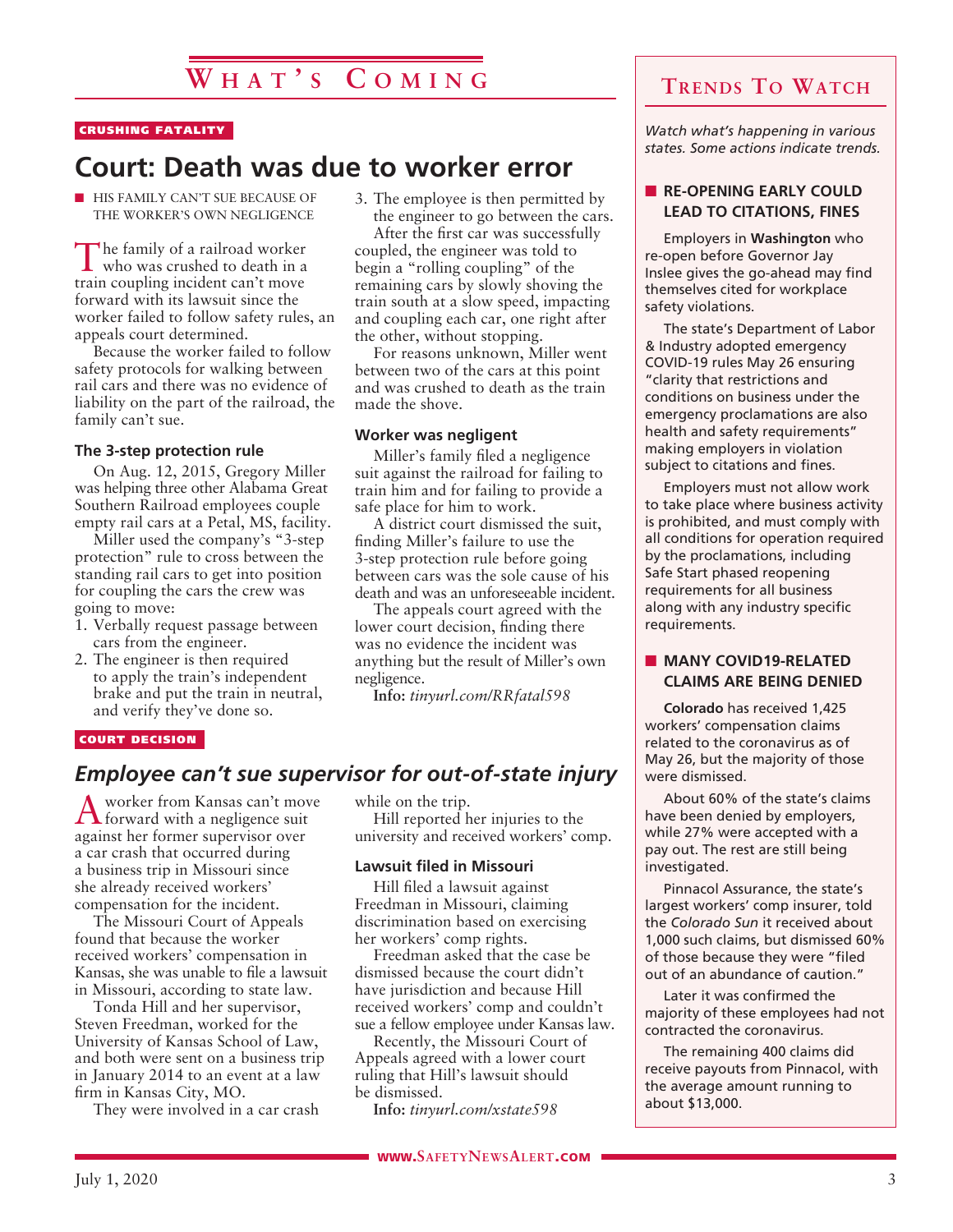## **Roundup of most recent OSHA citations**

#### Employee suffers fatal fall at construction site: \$44K

OSHA cited two contractors in North Miami, FL after an employee suffered a fatal fall from an aerial lift.

Prestige Estates Property Management LLC and Jesus Balbuena failed to ensure the use of a fall protection system to protect workers on an aerial lift, lacked fall hazard avoidance training for employees, and did not develop and implement an accident prevention program.

**Fine:** \$32,002 (Prestige Estates Property Management LLC); \$12,144 (Jesus Balbuena)

- **Companies:** Prestige Estates Property Management LLC, North Miami, FL; Jesus Balbuena, Miami, FL
- **Business:** Construction contractors (both companies)

**Reasons for fines:**

*Six serious violations for failure to:*

- develop and implement accident prevention programs
- ensure safe use of aerial lifts
- train employees on fall hazards prior to operating aerial lift
- provide health and safety training
- provide fall hazard protection
- provide employees with effective strategies to operate aerial lift
- *Two other-than-serious violations for failure to:*
- report death of employee within 8 hours of work incident
- report hospitalization within 24 hours of work incident

#### Worker asphyxiates handling liquid nitrogen

OSHA cited a South Dakota bull stud facility after an employee asphyxiated while handling liquid nitrogen.

Inspectors found employees filled containers daily and cryogenic freezers weekly with liquid nitrogen but failed to implement safety measures to ensure the rapidly expanding gas didn't displace the oxygen in the room. **Fine:** \$122,602

**Company:** Custom Genetic Solutions, Mitchell, SD

**Business:** Support activities for animal reproduction **Reasons for fine:**

- *Five willful violations for failure to:*
- provide employees with effective information and training on hazardous chemicals in work area
- monitor for releases of hazardous chemicals
- train employees on hazards of chemicals in work area
- provide training on measures employees could use to protect themselves from hazardous chemicals
- provide employment free from recognized hazards likely to cause death or serious physical harm such as asphyxiation from liquid nitrogen causing oxygen deficient atmosphere

*Four serious violations for failure to:*

- develop and implement written hazard communication program
- include list of hazardous chemicals known to be present in workplace in hazard communication program
- ensure each container of hazardous chemicals was labeled properly
- maintain workplace copies of safety data sheets for hazardous chemicals

#### Employees seen working in trench without protection

OSHA cited a contractor for endangering employees due to cave-in hazards at a worksite.

After an inspector observed two employees working in an excavation without cave-in protection, OSHA cited the company

The company was cited previously for a 2017 incident involving a lack of cave-in protection.

**Fine:** \$56,405

**Company:** Jax Utilities Management, Inc., Jacksonville, FL

**Business:** Construction contractor **Reasons for fines:**

- *One repeat violation for failure to:* • provide adequate protective systems
- to prevent cave-ins *One serious violation for failure to:*
- provide protective helmets

#### **WORKERS' COMP DECISIONS**

#### Doctor says injury wasn't work-related: Benefits?

A worker injured her wrist on the job, but her doctor said the injury wasn't work-related. Can she collect?

- **What happened:** The worker picked up a five-gallon bucket of paint at work and immediately felt pain in her wrist. Her doctor said the injury wasn't work-related and was instead related to degenerative disease in the wrist.
- **Company's reaction:** You didn't report the injury until after you were diagnosed months later.
- **Decision:** No, she couldn't collect. There was no proof the injury occurred at work and the employee's testimony lacked credibility, according to the court.
- **Cite:** *Grant v. McConnell Painting Corp.*, LA Court of Appeals, No. 53,100-WCA, 1/15/20.

#### Train hits worker's car as he exits lot at work: Benefits?

A railroad worker was involved in a crash with a train as he was leaving work. Can he collect?

- **What happened:** The railroad worker got permission to leave work early and left through the only open route from the parking lot, which went over a set of tracks. As he was leaving, a train car struck his vehicle and severely injured him.
- **Company's reaction:** You weren't working when you were injured, so we're not responsible.
- **Decision:** Yes, he could collect under the Federal Employment Labor Act. Because the route out of the lot was the only one available, it was reasonable to believe he'd leave that way, according to the court, and the company was found partially responsible for the injury.
- **Cite:** *Haynes v. Union Pacific Railroad*, TX Court of Appeals, No. 01-18-00181-CV, 1/28/20.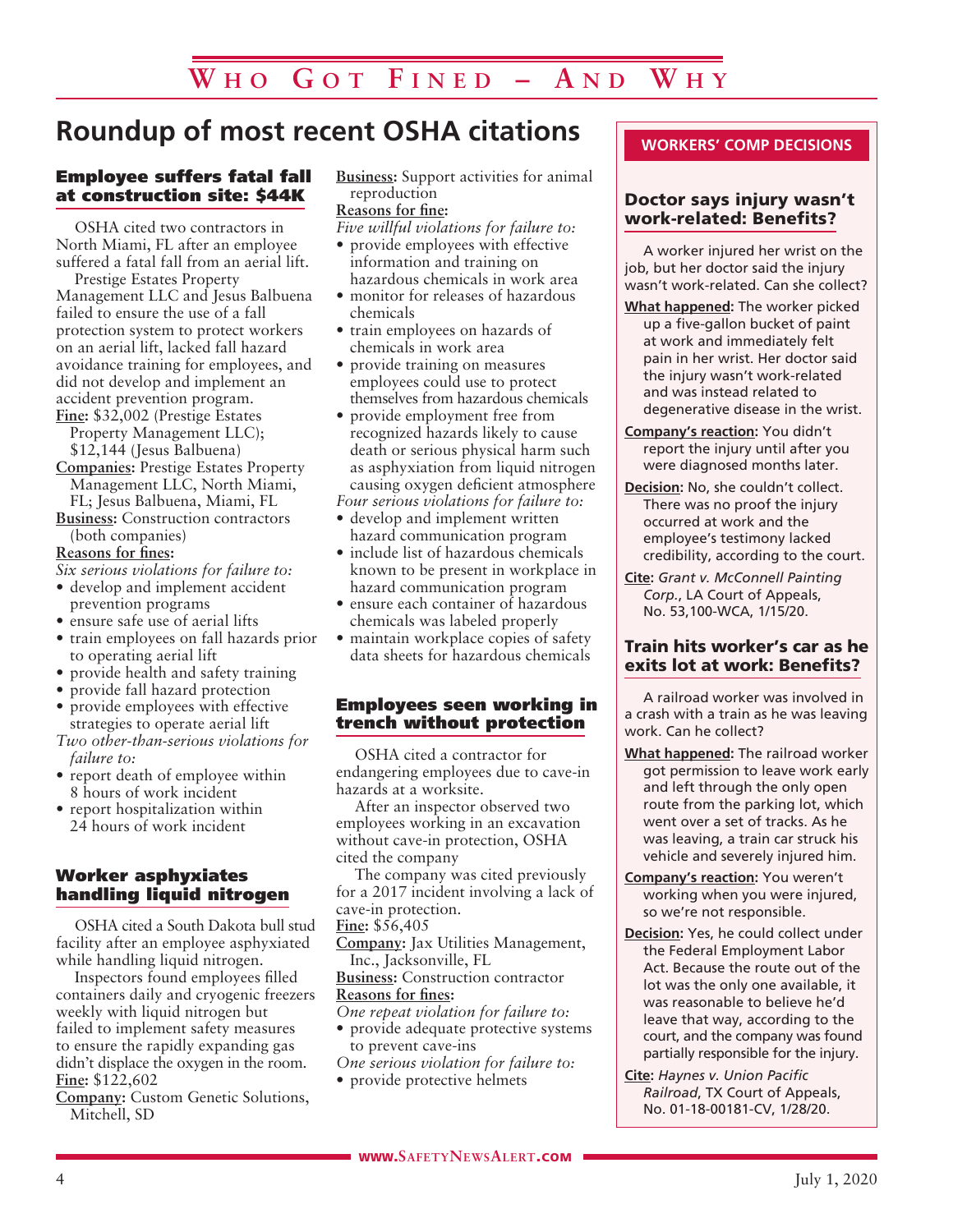## **W h a t ' s W o r k e d f o r O t h e r C o m p a n i e s**

CA subscribers include a broad range of small, medium and large firms involved in all types of economic activity. *In this regular section, three of them share a safety success story.*

#### What makes a great safety manager?

Surveys show employees don't quit bad jobs, they quit bad bosses.

So, what makes a great boss?

According to research on this topic, technical competence is one of the most important factors in making a great boss.

How do you advance your technical competence as a safety manager?

#### **Take inventory**

The first step is to take an inventory of technical competence when it

#### 2 Employees need to do more than see hazards

Situational awareness is a real and important issue, but it's not very well understood.

If you really think about situational awareness and how it applies to safety, think about Sherlock Holmes when he tells Dr. Watson, "You see, but you do not observe."

That's really what we're talking about. Situational awareness is about our ability to observe beyond seeing and put what we're observing in context.

It comes down to: Do we appreciate

comes to safety and health at your organization.

Then, find ways you can continually improve from where you are now.

One of my favorite ways to do this is to increase awareness and employee engagement through risk assessment teams. Or, the team can focus on ergonomics or industrial hygiene improvement – something that moves the ball forward.

When creating these teams, pull together employees from all levels of your organization and involve them in these assessments. *REAL*

the hazards around us, can we put our exposure to those hazards in context and can we recognize the change in vulnerability to the hazard?

#### **Engaging the brain**

One way to ensure employees can take all of this in is pausing work. This is about stepping back, engaging the brain and thinking about the level of exposure.

We're working with a group of delivery drivers who we've had shift gears in thinking about going from driver to delivery person as they

Make sure these teams are included in your company's professional development plans for employees.

Not only will you be advancing your knowledge about safety, you'll improve your critical thinking skills and leadership abilities.

Employees will be happier with a more knowledgeable safety manager, and that will drive performance.

*(Colin Brown, Professional and Organizational Advancement Manager, Board of Certified* 

> *Safety Professionals, Indianapolis, at the Virtual AIHce EXP 2020)*

perform their duties. The exposures and mindset of being a delivery person is totally different than

that of a driver.

*PROBLEMS,*

*SOLUTIONS*

*REAL*

What we're training them to do is when they show up to a home to deliver a product, they pause. They talk themselves through the new exposures they're about to get into.

This is only for a few moments, but it allows them to think things through instead of just running on autopilot.

*(Donald Groover, Industrial Hygienist, Dekra Consulting, Oxnard, CA, at the Virtual AIHce EXP 2020)*

#### 3 Addressing emotions in risk assessment

When talking about risks and hazards it's important to keep human emotions in mind.

This is something to remember whether you're talking to employees, corporate officers or the public.

Addressing risk is often not technical or data-driven. We get it wrong when we think technology and data have all the answers.

Logic and science are often not comforting.

We can see this reality through the

poor messaging related to COVID-19, which resulted in confusion and outrage.

Emotions drive beliefs, which drive decision making. It's nearly impossible to form a well-informed decision when instincts are allowed to drive the decision-making process.

#### **Judged personally**

Just saying the risk is low doesn't make it so in the mind of the person who sees you in control of a situation they have no control over.

People have different perspectives, and all risk is judged personally.

To alleviate this sort of emotional response, when addressing risks it's important to:

- tell the truth
- build credibility and trust
- pay attention to unvoiced concerns and underlying motives
- remember everyone has biases
- remember beliefs are more powerful than facts, and
- put facts into context, which is critical in giving them meaning.

*(Fred Boelter, Industrial Hygienist, RHP Risk Management, Boise, ID, at the Virtual AIHce EXP 2020)*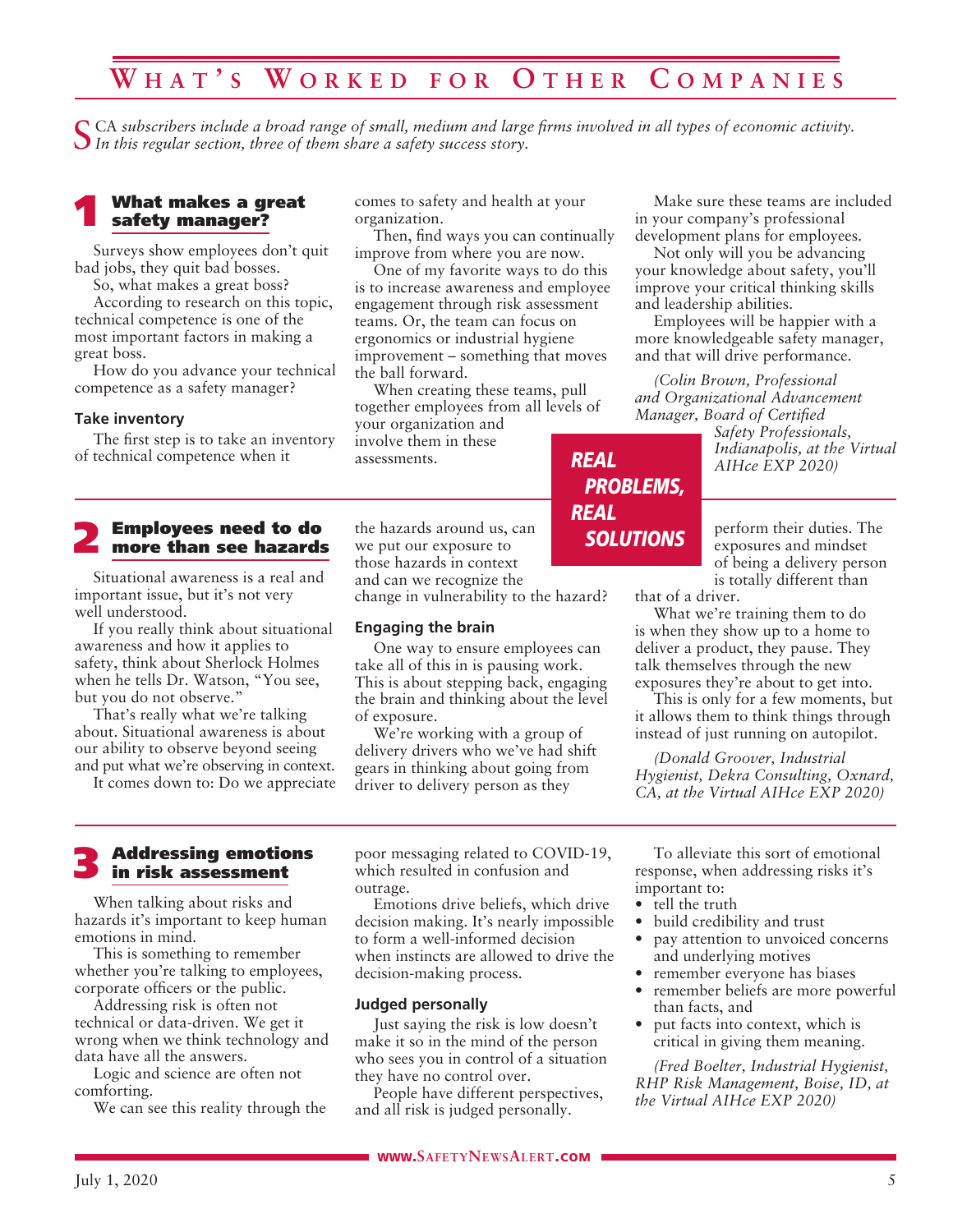#### COURT CHALLENGE

## **OSHA closer to being able to issue eyewash fines in construction**

SHA is a step closer to getting its authority back for issuing violations for lack of eyewash stations and showers in construction, thanks to a May 15 appeals court decision.

The U.S. Court of Appeals for the DC Circuit reversed a previous Occupational Safety and Health Review Commission decision, and found the agency followed proper protocol in establishing the eyewash station rule for construction, granting its petition of review of the case.

#### **OSHRC agrees with company, but …**

Kiewit Power Constructors was issued a citation in 2011 for failing to have emergency eyewash stations close enough to workers who OSHA claimed were exposed to a corrosive resin.

The company said OSHA didn't have the authority to apply that standard – which originally applied only to general industry – to the construction industry without following the rulemaking process with proper notice-and-consent.

An administrative law judge for the OSHRC agreed with Kiewit and dismissed the serious violation, and the full commission upheld that decision.

However, the appeals court found "it is plausible that the Congress

intended standards … to extend only to employers within the same industry as their source standard," but OSHA's "interpretation is nevertheless a permissible construction of the OSH (Occupational Safety and Health) Act."

#### **OSHA was within its authority**

What this means is the appeals court found OSHA was working within its authority in applying the general industry standard to the construction industry.

The court made this decision based on two factors:

- 1. Because of the OSH Act's stated purpose of expanding workplace protections "to assure so far as possible every working man and woman in the nation safe and healthful working conditions."
- 2. The instruction of 29 USC 651(b) that "in the event of conflict among any such standards (OSHA) shall promulgate the standard which assures the greatest protection of the safety or health of the affected employees."

This led the appeals court to grant deference to OSHA in this situation, reverse the OSHRC decision and send the case back to the commission to determine how

to proceed with Kiewit's citation. **Info:** *tinyurl.com/eyewash598*

#### *NTSB: Change shipping for lithium-ion batteries*

The National Transportation Safety Board has called for changes in air cargo shipping requirements for some types of lithium-ion batteries.

The recommendations follow an investigation into the shipment of lithium-ion batteries that ignited while in transport on a delivery truck in Canada.

An investigation into a fire which destroyed a FedEx delivery truck and its contents revealed batteries being shipped weren't properly designed and packaged by the manufacturer.

The batteries may have qualified for a shipping exemption, but the manufacturer didn't apply for one. That meant the batteries didn't pass safety tests required of other lithiumion batteries.

To address this hazard, the NTSB issued two recommendations asking the Pipeline and Hazardous Materials Safety Administration to remove the exemption.

**Info:** *tinyurl.com/lithiumion598*

#### *Sharpen your judgment – THE DECISION*

#### *(see case on Page 2)*

No, Pete's company lost. The employees and supervisor involved in making the modifications never bothered to check with the general contractor to see how the covers were designed, according to the court.

Pete's company claimed it wasn't at fault since the general contractor's hole covers weren't designed to be anchored properly to the roof.

OSHA argued the covers were sufficient under standard 1926.500 and didn't need to be anchored to the roof in the way Pete's company said they did. Further, if the employees were working on the covers, they should've been wearing fall protection PPE, according to the agency.

The court agreed with OSHA, saying the company

should've checked with the general contractor about the design along with having employees wear fall PPE while working on the covers.

#### **NO DUMB QUESTIONS**

Sometimes just asking what seems like a simple question can avert disaster, but it can be difficult convincing employees – and even supervisors – that it's okay to ask, "Is this safe?"

In this case, the employees and their supervisor missed several opportunities to ask safety-related questions that could've saved one worker from experiencing major injuries in a 20-foot fall to a lower level.

**Cite:** *Secretary of Labor v. Tessier's Inc.,* Occupational Safety and Health Review Commission, No. 18-0859, 5/7/20. Dramatized for effect.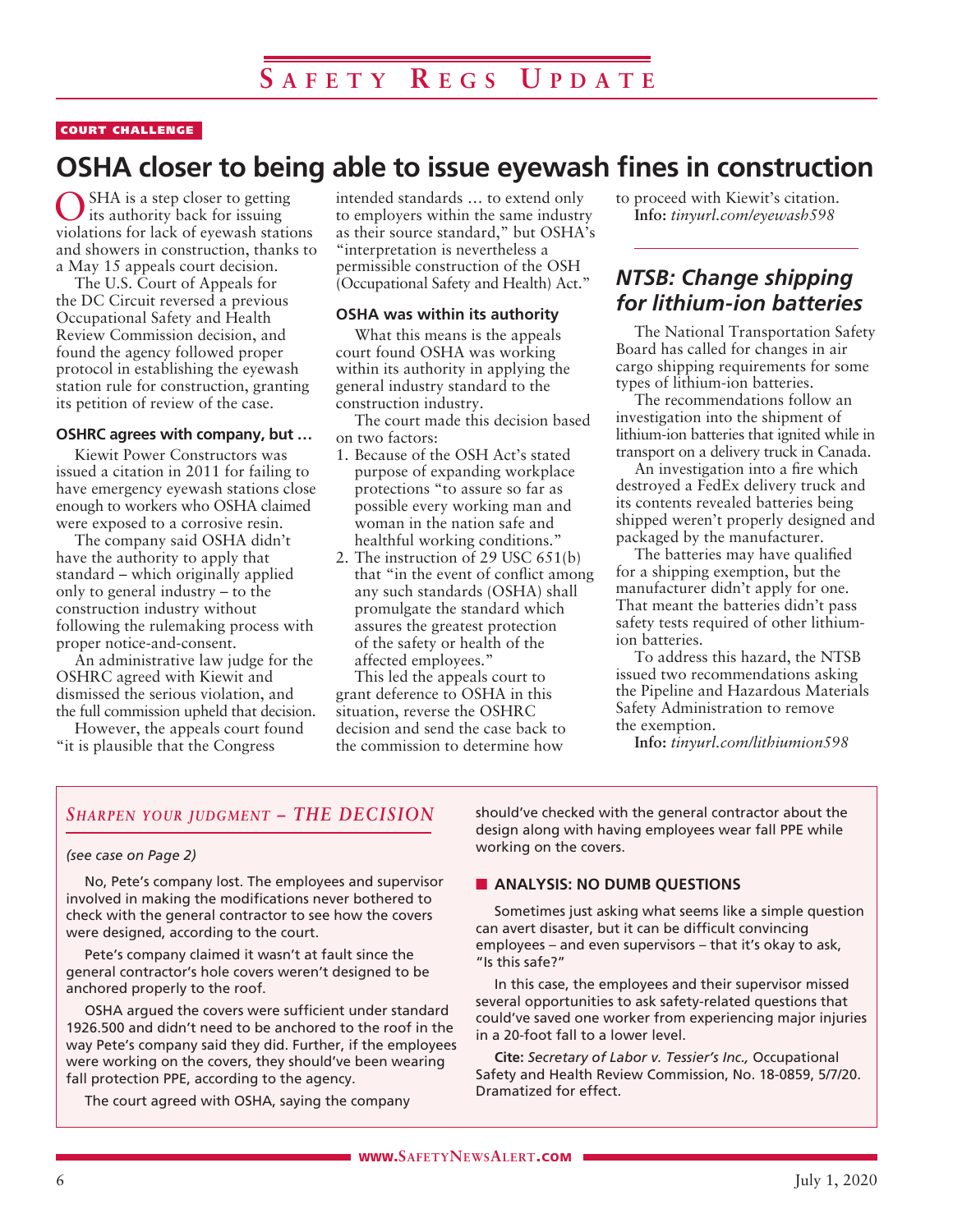## **F e d e r a l A c t i v i t i e s**

## **Government notices on workplace safety**

*Here's* SCA*'s digest of key notices that appeared recently in the* Federal Register (FR) *or on OSHA's website concerning workplace safety issues.* 

#### CORONAVIRUS & CONSTRUCTION

The construction industry received new guidance from OSHA on working safely during the coronavirus pandemic.

OSHA released new guidance May 26 to help construction employers and workers avoid exposure to COVID-19.

Employers with workers performing construction activities such as carpentry, ironworking, plumbing, utility construction and earth-moving should continue to remain alert to changing conditions as the outbreak continues.

In response to those changing conditions, employers should implement COVID-19 infection prevention measures, according to the Department of Labor:

- Use physical barriers walls, closed doors, plastic sheeting – to separate workers from anyone experiencing coronavirus signs or symptoms.
- Keep in-person meetings, such as toolbox talks and safety meetings, as short as possible, while using social distancing and limiting the number of workers in attendance.
- Request shared spaces in home environments where construction is being performed have good air flow.
- Stagger work schedules to reduce the total number of employees on a job site at any given time while ensuring physical distancing. **Info:** *tinyurl.com/covidconst598*

#### CORONAVIRUS & DOCK WORKERS

OSHA issued an alert listing safety tips for retail employers to use to prevent coronavirus spread among stockroom and loading dock workers.

Prioritizing the health and safety of workers in these industries, OSHA offered strategic advice and information to limit the risk of employee coronavirus exposure in retail atmospheres.

Safety measures retail employers can take to help protect stockroom

and loading dock employees include:

- Maintain at least 6 feet between co-workers and customers, where possible, and use social distancing.
- Limit customer capacity in stores. Stock displays during slow periods
- or when stores are closed to minimize contact with customers.
- If stocking occurs while stores are open, use markers or barriers to create separation between customers and employees stocking shelves.
- Prioritize employee health by supporting sick days.
- Collaborate deliveries to limit stockroom needs and loading dock worker contact with delivery drivers.
- Allow employees to use masks to cover their noses and mouths.
- Provide a space to wash hands and offer alcohol-based hand rubs with at least 60% alcohol.
- Clean and disinfect equipment and surfaces to minimize virus contact.
- Support employee reports of health and safety concerns.

This alert is available in English and Spanish language versions.

**Info:** *osha.gov/Publications/ OSHA4029.pdf* and *osha.gov/ Publications/OSHA4030.pdf*

#### MORE COVID-19 GUIDANCE

Employers with high-risk workers, restaurants/bars, mass transit, schools and childcare facilities received detailed guidance from the federal government on how to safely re-open following coronavirus-related lockdowns.

The CDC released a 60-page guide focused on specific types of businesses offering information on phased reopening plans for restaurants and bars, mass transit, and schools and childcare as well as any employers with workers at a higher risk of contracting COVID-19.

The guide offers information for specific industries on implementing a three-step approach for operating businesses in the new normal.

**Info:** *tinyurl.com/covidopen598*

#### **WHERE TO GET HELP**

#### **N** RESOURCES TO PREVENT **EMPLOYEE HEAT ILLNESS**

Federal OSHA and most state plans don't have regulations about heat illness prevention.

California does have a heat illness prevention standard.

And Cal/OSHA has a Heat Illness and Prevention web page with resources to help employers take four steps to prevent heat illness:

- Training
- Water
- Shade
- Planning.

The web page is also available in Spanish.

Another resource from Cal/OSHA is the Heat Illness Prevention eTool.

**Info:** *dir.ca.gov/DOSH/ HeatIllnessInfo.html* (English) and *99calor.org/espanol/* (Spanish) and *dir.ca.gov/DOSH/etools/08-006/*



**Info:** *tinyurl.com/workersurvey598*

*Each issue of* SCA *contains an exclusive survey to give safety professionals insight into what their peers nationwide are thinking and doing.*